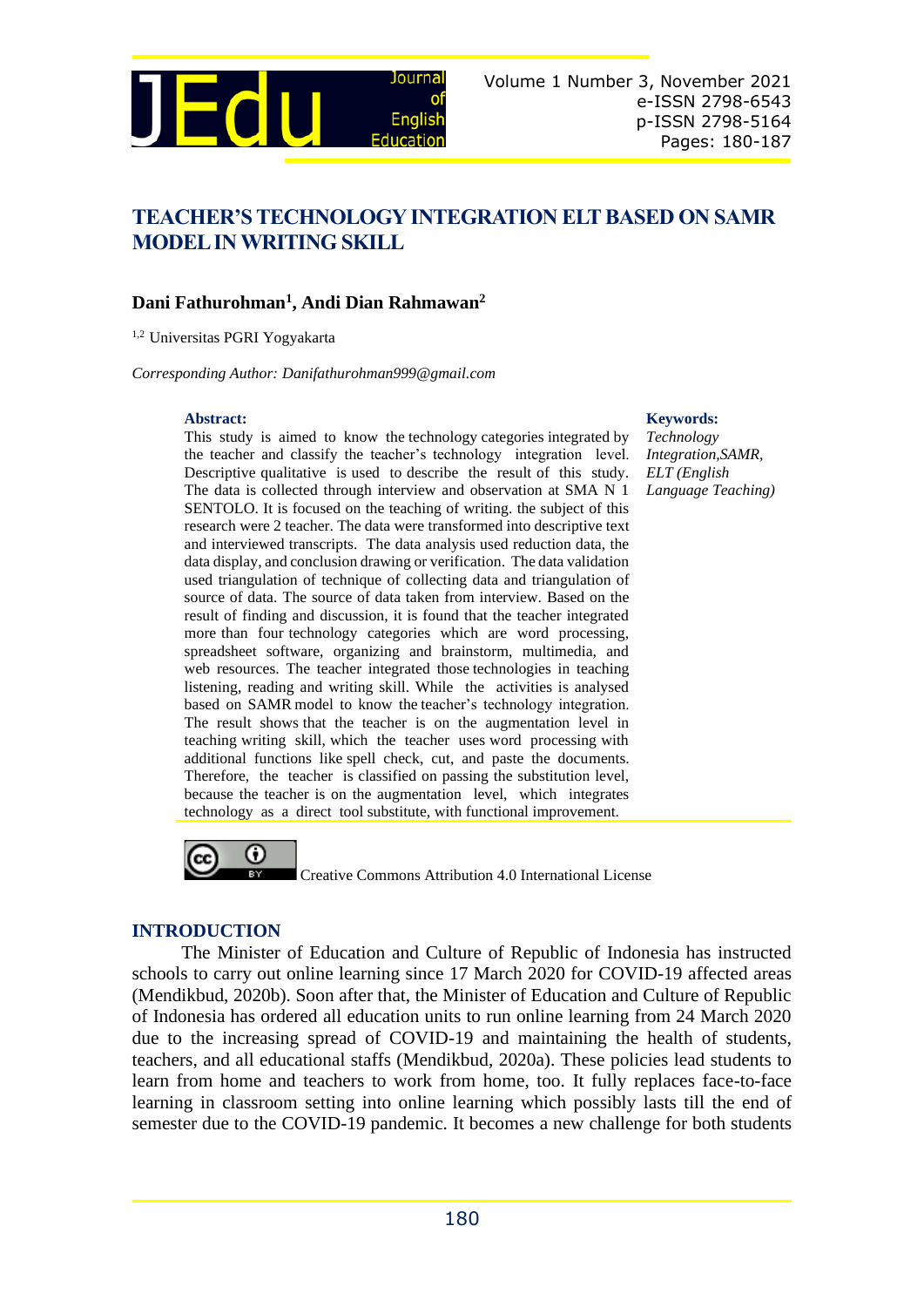and teachers to run online learning. According to Cao et al.(2020), these actions certainly give impact on education, particularly students' growth.

With the increasing number of technology integration practices in the classrooms, studies on the area also gain more attention. From the studies, we learned that technology integration offers benefits for English language teaching and learning (ELTL). Hennesy (2005, as cited in Ahmadi and Guilan, 2018) find out that the use of technology in the classroom increases student motivation to learn while Baytak, Tarman, and Ayas (2011) as cited in Ahmadi and Guilan, (2018) find that technology integrations encourages more active learning for the student, makes learning enjoyable and helps the students to learn more. Supporting Baytak, Tarman, and Ayas finding, Ozerol (2009), as cited in Riasati, Allahyar, & Tan, (2012) find that the teachers in his research agreed that technology lowering learning anxiety level and provides a less stressful environment than classroom learning. According to Richard (2015) and Riasati, Allahyar, & Tan (2012), the use of technology also changed the methods from teacher-centered to learner-centered ones and provides new roles for teachers from a transmitter of knowledge to a facilitator who supports and guides student learning.

In the observation researcher found some problem. First,Teachers who cannot use technology competently will waste a lot of time with the technical problems. Second,The use of technology in the classroom, such as using the internet could bring excitement amongst students but they might get distracted to see other websites and not do the tasks the teacher has assigned for them. Third,Poor connectivity of the internet and the lack of technology facilities (such as LCD, Computer, etc) may cause problems for the teaching and learning process. In line with that finding, Romano (2003) as cited in Riasati, Allahyar, & Tan (2012) said that technology does not improve learning unless teachers are empowered to adopt technology as an educational tool. Also, Beggs (2000), Balanskat et al. (2006) as cited in Riasati, Allahyar, & Tan, (2012) stated that teachers' lack of confidence, fear of failure, or lack of technology knowledge made them feel anxious to integrating technology in the classroom.

Definition of Writing,Nunan (2003:88) states that writing is an intelectual activity or finding the ideas and thinking about the way to express and arrange them into a statement and paragraph that is clear to be understood by the people. It indicates that the writers are demanded to show the thoughts and organize them into a good composition. In addition, writing presents the writer's concept in understanding an issue which is shown to the public. It requires the integration of idea systematically written. Writing is considered as an active creation of text involves on the one hand lower-order transcription skills such as handwriting,punctuation and apelling, and on the other hand,higher-order self regulated thinking process such as planning,sequencing and expressing the content(berninger at al,2002). It requires the writer to express the content of writing into a good composition by considering the aspects of writing to be understod by the readers.

According to white and arndt (1991) in hammand (2013:1), writing is a thinking process which demands intellectual effort and it involves generating ideas,planning,goal selting,monitoring,evaluating what is going to be written as well what has been written and using language for expressingg exact meanings. It means that writing consist of somr stages that should be done by the writer in coveying the mesage of writing. Based on explanation, it can be concluded that writing is an effort to express the writer's thinking,feelin, or ideas in written form by considering writing aspects and writing stages to be clear understood by the readers. There are some principle regarding to put sentence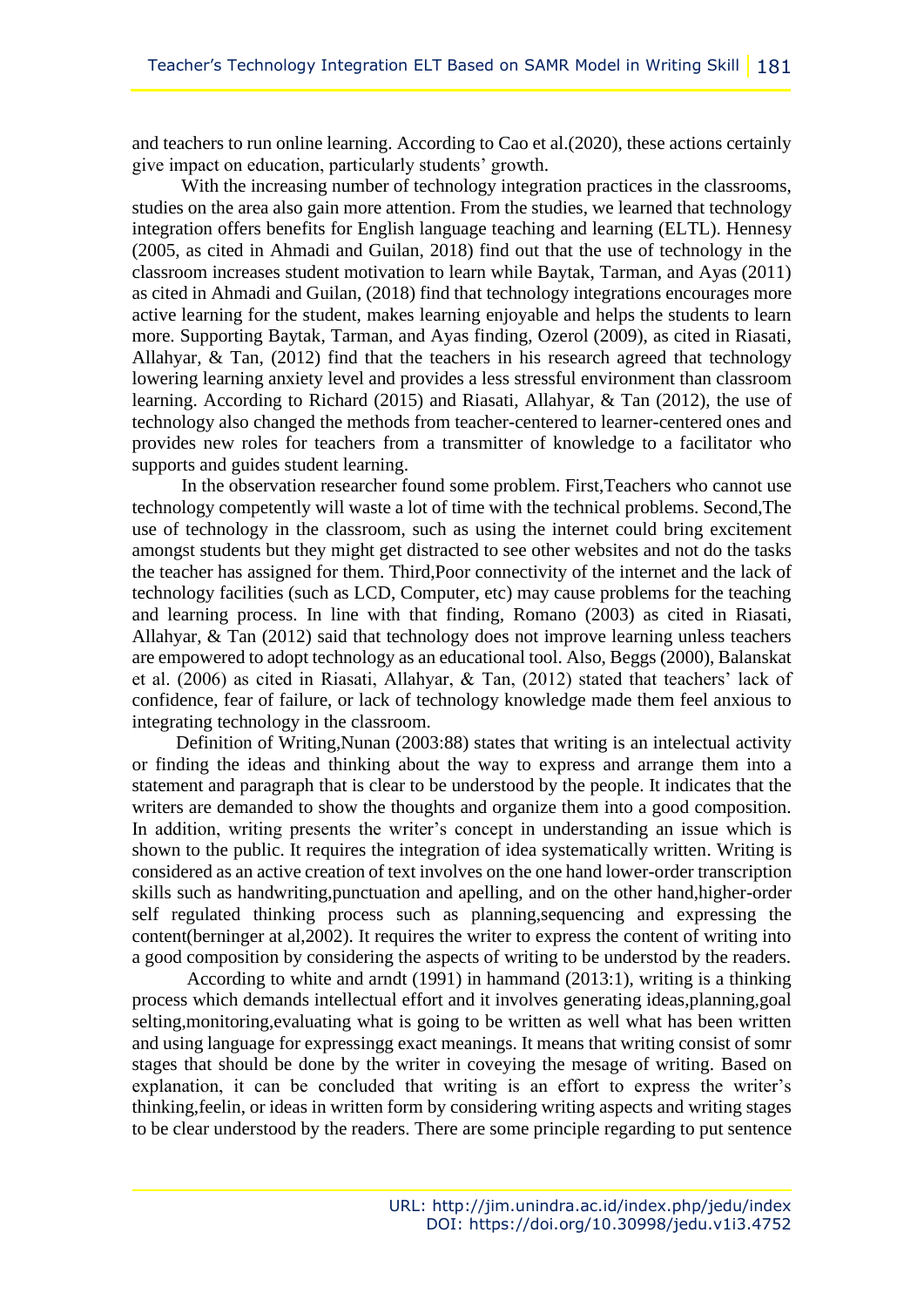by sentence and paragraph by paragraph, and thet are not so easy to comprehend (Saadat&Dastgerdi2014) in (Barnaba& Rahwawan,2019)

The level of SAMR Model has connection within Bloom's Digital Taxonomy, which is developed by Benjamin Bloom. Benjamin Bloom's Taxonomy of Educational Objectives can help teachers classify their objectives to determine the various challenges of students" learning in using technology which based on targets a higher-order cognitive skill level. There are six levels from the highest level to the lowest level as follows creating, evaluating, analysing, applying, understanding, and remembering. Here's how technology fits into the domains of Bloom's taxonomy.

- A. The knowledge level or remembering. In technology use, tasks at the remembering level might include conducting simple online searches, making an acrostic or bulleted list, writing facts, or listing main events. This level includes on the substitution level of SAMR model as the lowest level.
- B. The comprehension level or understanding. One step up from remembering come understanding. At this level, students explain, compare, discuss, interpret, restate, summarize, sort, and infer. Technology tasks that demonstrate understanding include conducting an advanced Boolean search, drawing picture or event, making flow chart of events in a story or history lesson, outlining or summarizing a text, sorting into a Venn diagram, journaling, or commenting on a blog. This level includes on the augmentation level of SAMR model.
- C. The application level or applying. Tasks in the application level require students to apply what they understand to new situations. Applying refers to solving, using, illustrating, constructing, classifying, and examining. Students working at this level may be solving problem on a math site, taking or selecting pictures to illustrate a concept, editing written work, developing a plan, uploading documents to a wiki, interviewing with a digital recorder, making a pattern, building a presentation, or contacting an expert. It is including on augmentation and modification level of SAMR model.
- D. The analysis level or analysing. With analysis, students begin to use critical thinking skills to understand concepts. Verbs that fit into the analysis level include compare/contrast, investigate, organize, plan, structure, link, and deconstruct. Students working at this level with technology tools may be writing and advertisement, creating a Venn diagram on a subject of study, researching a concept, building a concept map, developing a questionnaire, writing a blog, conducting a survey, or developing spread sheet. This level includes on the modification of SAMR model.
- E. The evaluation level or evaluating. In evaluation, students use higher-level thinking skills to appraise ideas or materials based on criteria. Students might decide, choose, justify, debate, recommend, rate, or prioritize at this level. In the past, when students conducted research in library books, the materials had already been vetted, so while the information might not be current, its source could be trusted. With online research, however students must appraise the credibility of source before using it. Other technology-based tasks also require evaluation skills, such as writing a persuasive argument, engaging in an online discussion group, narrowing a search to target results, or critiquing books on a book review site. It includes modification and redefinition level of SAMR model.
- F. The synthesis level or creating. Creating, the highest level on Bloom"s taxonomy, describes what happens when students use their knowledge to create or produce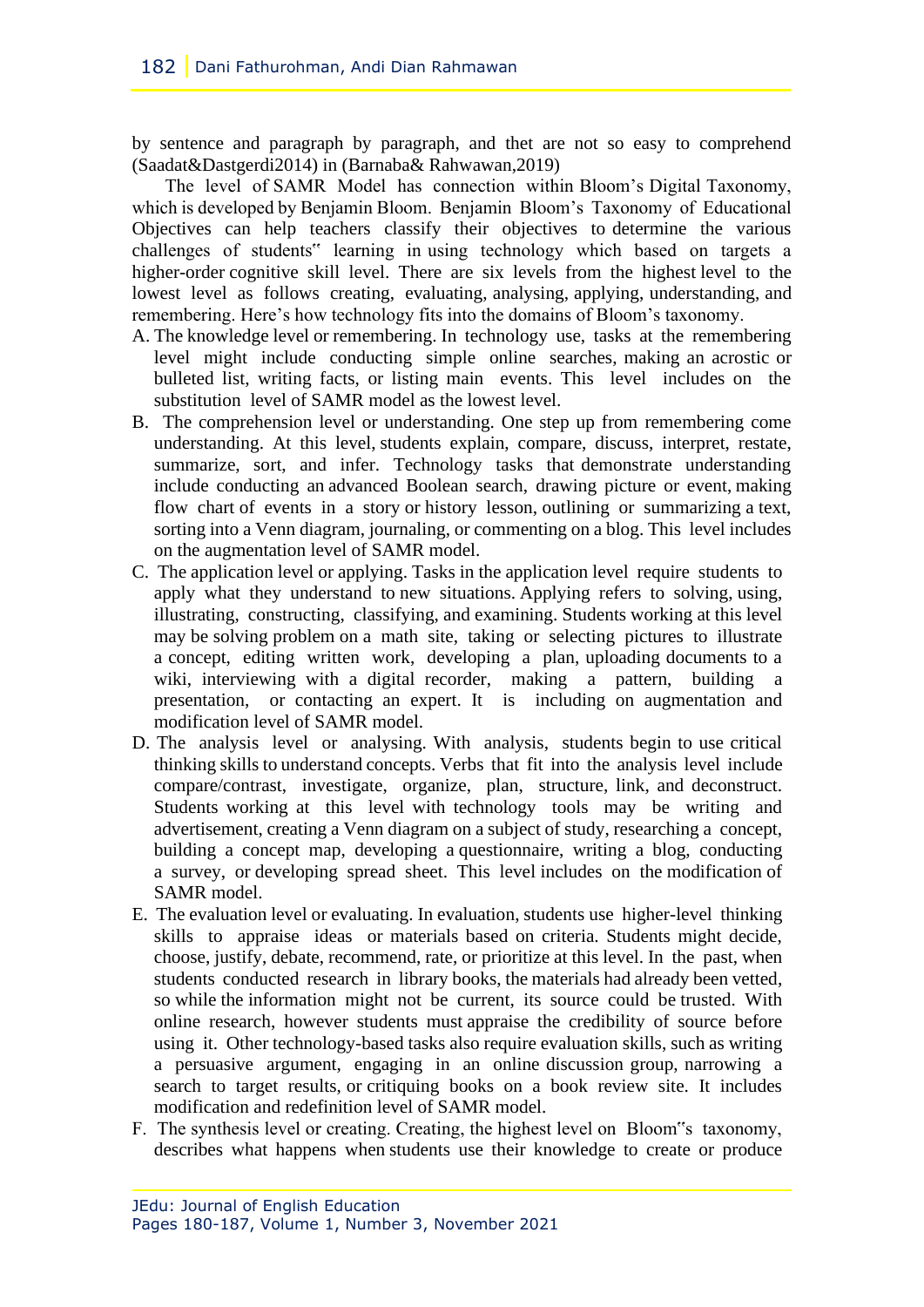something new. When students engage in creating, they are active learners who make choices about how demonstrate what they know. At this level, students create, compose, invent, predict, design, or propose. With technology, students might create a public service announcement video, compose and perform a musical composition, change a current song or poem with new rhythms or words, design a logo or book cover, collaborate on a discussion board or wiki, write and record a podcast, or propose an invention. At this level, what students produce generally has significance to them. In other words, this level includes on the redefinition level of SAMR model.



**Figure 1** SAMR Model

### **METHOD**

In conducting the study, the researcher used qualitative research to answer the research question which is related to the English classroom instruction. Qualitative research is concerned with qualitative phenomenon, i.e., phenomena relating to or involving quality or kind.This method is appropriate to identify and describe a problem in which the researcher directly observes and records notes on people in a natural setting for an extended period. (W. Lawrence Neuman 2014: 51. )

The subject of this research were two English teachers. The data were transformed into descriptive text and interviewed transcripts. The data analysis used reduction data, the data display, and conclusion drawing or verification. The data validation used triangulation of technique of collecting data and triangulation of source of data. The researchers give some interview and question about what, why and how the technology and media use in online learning during pandemic.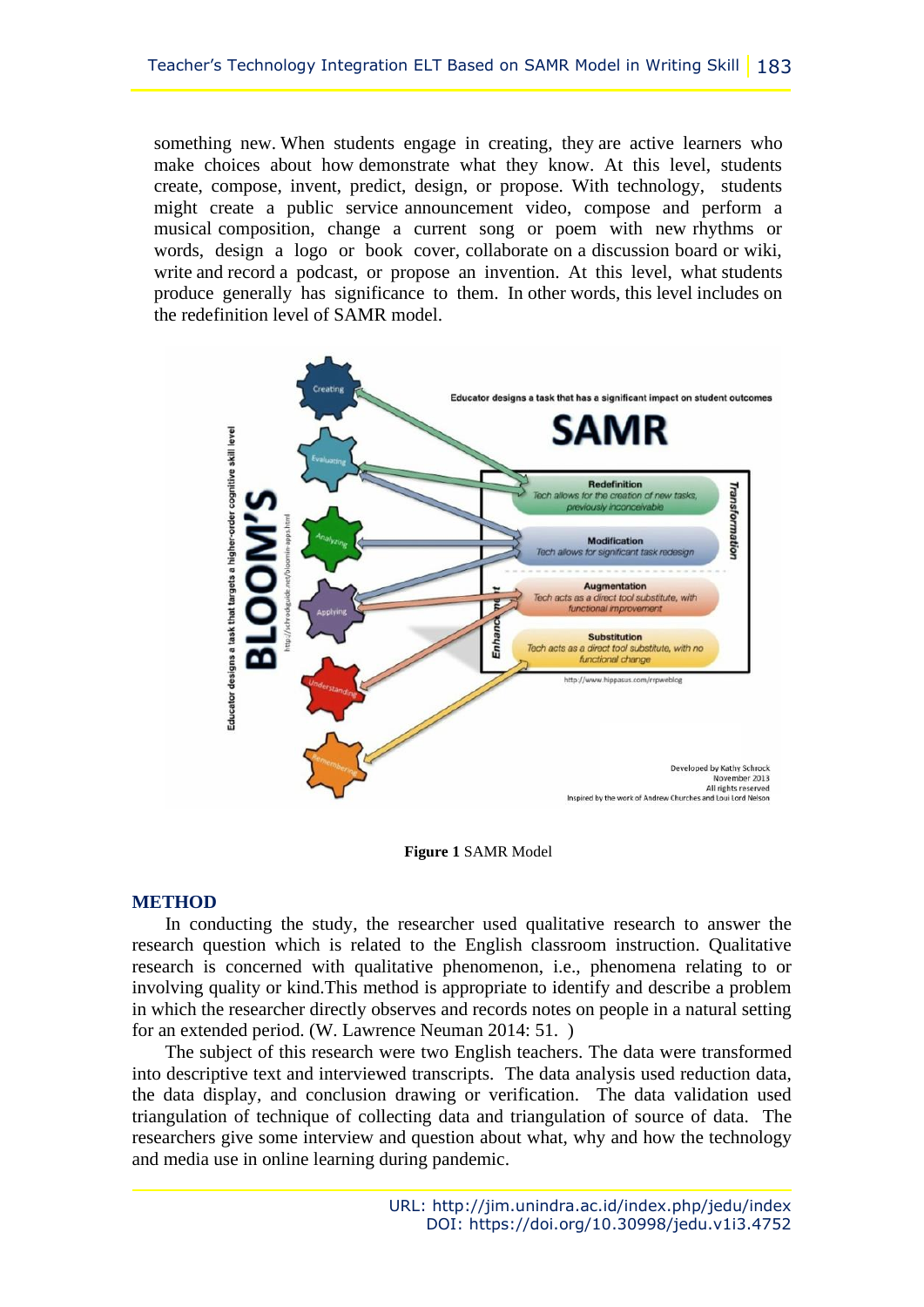#### **RESULTS AND DISCUSSION**

The researcher analysed the technology categories which are used by the teacher and classify the teachers technology integration that used in teaching SMA N 1 SENTOLO.; The researcher collected the data by interviewing and observing the English teachers. It was collected on Thursday 22nd of November.

| <b>Table 1 Technology and Media Categories</b> |                                     |
|------------------------------------------------|-------------------------------------|
| Technology categories                          | Media Technology used               |
| Word processing                                | MS word, adobe reader               |
| Multimedia                                     | MS powerpoint, windows media player |

The tables show how and what the teacher used technology categories in learning activity.

After analyzing the technology categories which had been used by the teacher, the researcher related those technologies into the English learning activity. The researcher tried to know the teacher"s technology integration level based on SAMR model the Researcher also conducted this study by interviewing the teacher in order to know another technology category integrated by the teacher.

| <b>Table 2</b> Technology and Media Categories based on SAMR |                               |
|--------------------------------------------------------------|-------------------------------|
| Technology category                                          | Technology used               |
| Word processing application                                  | MS Word, Adobe acrobat reader |
| Spread sheet software                                        | <b>MS EXCEL</b>               |
| Multimedia                                                   | <b>MS</b> Power Point         |
| Web resource                                                 | Movies.Picture                |

**Table 2** Technology and Media Categories based on SAMR

### **Discussion**

The result of the research was known concretely after doing an analysis of the data. By using this analysis, the researcher was able to know the technology categories integrated by the teacher and the teachers technology integration level in the English class instruction at SMA N 1 SENTOLO

The teacher integrates three technology categories in the English class which are word processing application, spread sheet software and multimedia category. While, two technology categories, such as organizing category and web resources are used by the teacher out of the English class for preparing materials.

In this study, the teacher is on the augmentation level when the teacher teach writing skill, in addition the teacher presents the materials is also on the augmentation level. In other words, the teacher had passed the substitution level, because the teacher uses technology as direct tools substitute with functional improvement. Moreover, based on the limitation of the study, it is only focusing on four English skills, which are listening, reading, speaking, and writing. Therefore, in this study the teacher is identified on the Augmentation in the teaching writing, which the teacher uses Microsoft Word as a word processing with additional functions, like spell check, cut and paste the document.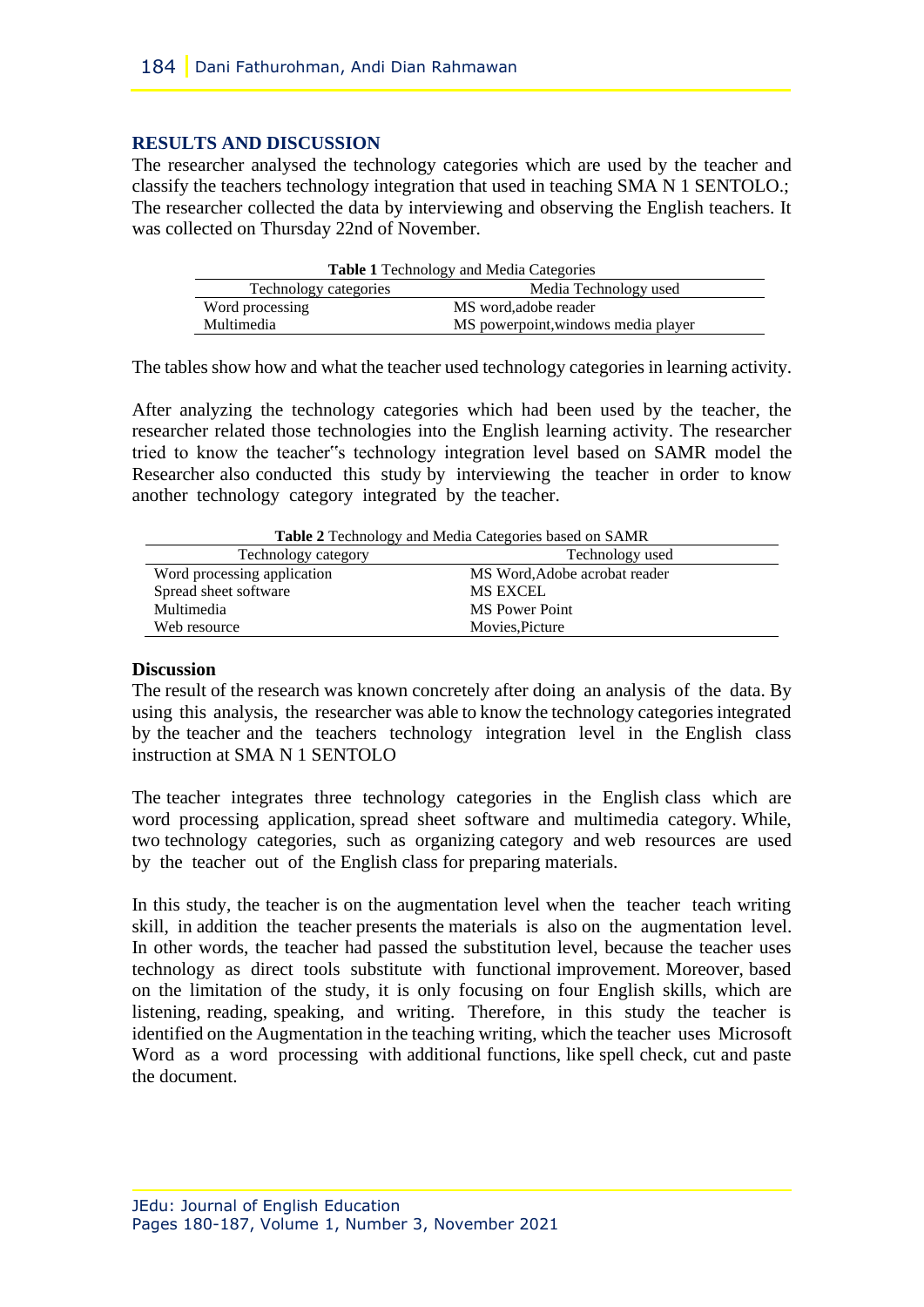#### **CONCLUSION**

From the analysis in the chapter four regarding to the technology integration level, there are two points the first is about technology category integrated by teacher and the teacher's technology integration level in the English class

1. Technology category integrated by teacher

The teacher integrates some technology categories which are word processing, spreadsheet software, organizing and brainstorming,multimedia, web resources, and communication software. The teacher integrates three technology categories in the English classroom instruction which are word processing application,spread sheet software and multimedia category. While, two technology categories, such as organizing and brainstorming category and web resources are used by the teacher out of the English class. Those technology categories are integrated by the teacher for making students having the same understanding on the materials.

2. Teacher's technology integration level

Considering the technology categories are integrated by the teacher, this study only focuses in teaching four English skills, they are listening, reading, speaking, and writing. By analyzing those activities in the teaching four English skills, the researcher tries to know the teacher's technology integration level in the teacher learning process. Based on SAMR model the teacher is classified on the augmentation level. It means the teacher passed the substitution level, because the teacher is on the augmentation level, which integrates technology as a direct tool substitute, with functional improvement. Therefore, the teacher is classified on the augmentation level in teaching writing in which the teacher integrates word processing with additional functions like spell check, cut/paste the documents and grammarly.

#### **ACKNOWLEDGMENT**

The highest gratitude would be addressed to University of PGRI Yogyakarta and My family,my friend.

### **REFERENCE**

- Andrew, Elizabeth H. (2016). Doctoral Dissertation: "Teacher Pedagogy to Develop Student Writing through the Integration of text-To-Speech Technology". Australia: Flinders University.
- Beisel, Carolyn Anne. (2017). Doctoral Dissertation: "New or Novice Teacher Integration of Mobile Learning Instruction". Walden: Walden University.
- Barnaba H Yudha, & Rahmawan D Andi. (2019). *English writing errors of non-English Departement Students.* Journal of English Taching and Learning Issues Volume 2 2019 page 131-142,. DOI:10.21043/jetli.v2i2.5740
- Cennamo, Katherine S., John D. Ross, Peggy A. (2010). Ertmer.*Technology Integration for Meaningful Classroom Use a Standards-Based Approach.* USA: Cengage Learning.
- Chell, Geraldine, Sean Dowling, (2018). *"Substitution to Redefinition: TheChallenges ofUsing Technology"* [\(http://www.researchgate.net,](http://www.researchgate.net/) accessed on May 03, 2018)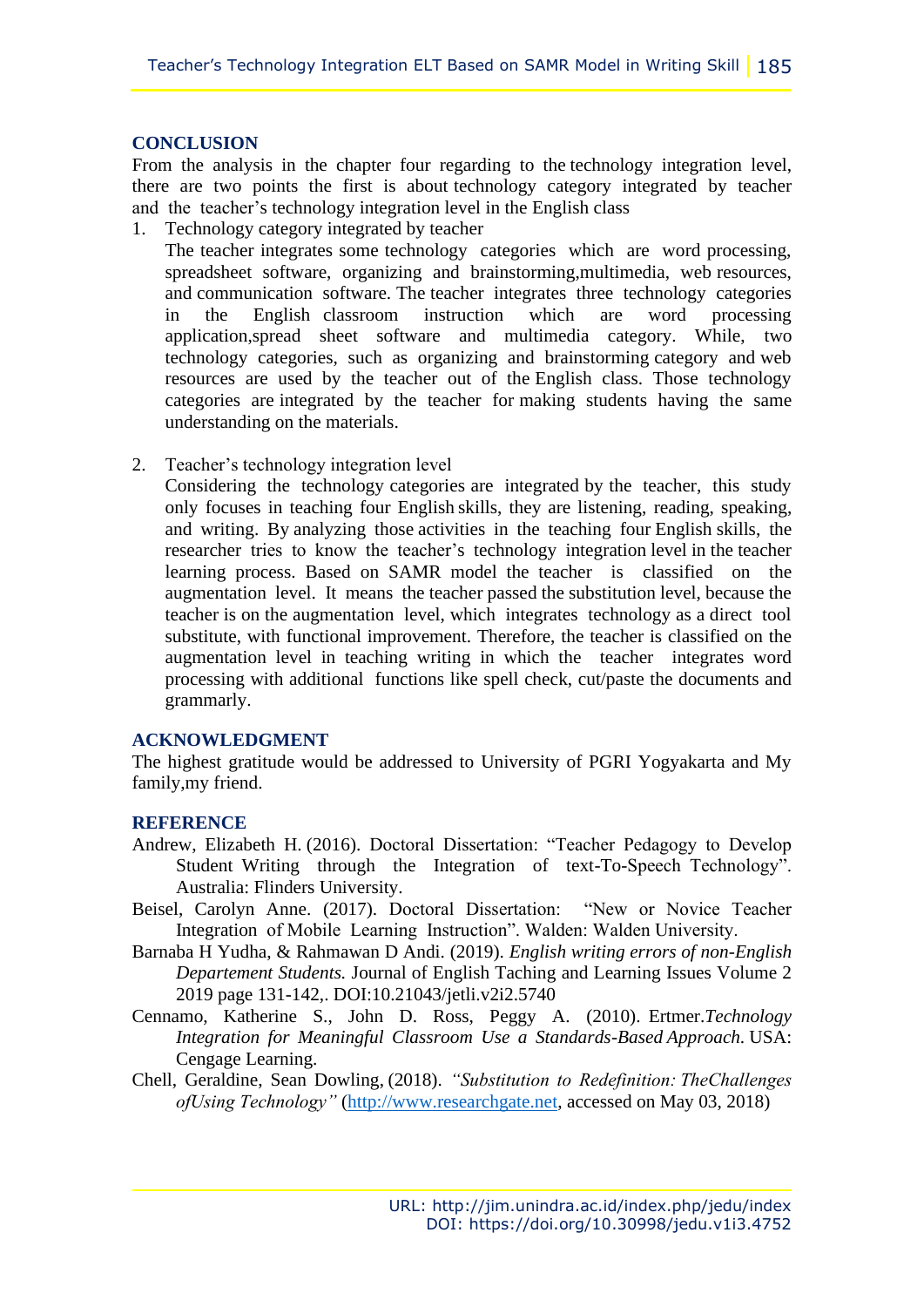- Chin Lin, Grace Hui– Paul Shih-chieh Chien. (2018). An Introduction to English Teaching: A Textbook for English Educators [\(http://ebooks.lib.ntu.edu.tw,](http://ebooks.lib.ntu.edu.tw/) accessed on September 30, 2018)
- District 220 SAMR Activity Scale for Technology Opportunities, [\(www.bsd220tech.blogspot.sg,](www.bsd220tech.blogspot.sg) accessed on April 29, 2018)
- Dokstader, Joelene. (1999). "Teachers of the 21st century know the what, why, and how of technology integration" T.H.E Journal. Vol. 26 Issue 6. 73-76.
- Eady, Michelle J. Lori Lockyer. "Tools for Learning: Technology and Teaching Strategies". Paper presented at learning to teach in the Primary School Queensland University of Technology, Australia.
- Hamilton, Boni. (2015). Integrating Technology in the Classroom Tools to Meet the Needs of Every Student.USA: ISTE.
- Hennesy. (2005). *technology integration offers benefits for English language teaching and learning* (ELTL).
- Hockly, Nicky. (2013). "Technology for the Language Teacher: Mobile Learning" ELT Journal. Vol.67. 80-84.
- Kamijo, Marta Mercedes. (2017). "Evaluating Mobile Learning Activities" Tesol Connections. Argentina.
- Kihoza, Patrick, Irina Zlotnikova, Joseph Bada, Khamisi Kalegele. (2016). "Classroom ICT integration in Tanzania: Opportunities and challenges from the perspective of TPACK and SAMR models". International Journal of Education and Development using Information and Communication Technology (IJEDICT). Vol. 12, Issue 1. 107-128.
- Lobo, Alejandra Glangiulio, Rocio Lara Jimenez. (2018). "Evaluating Basic Grammar Projects, Using the SAMR Model". Letras 61, 2017. [\(http://dx.doi.org/10.15359/rl.1-61.5,](http://dx.doi.org/10.15359/rl.1-61.5) accesses on June 13, 2018)
- Neuman, W. Lawrence. (2014). *Social Research Methods: Qualitative and Quantitative Approaches*. United States of America : Pearson New International Edition.
- Park, Joseph J. (2014). " *The Use of Profesional Learning Networks and Technology Integration"* . Papper presented for requirement for 61-683.
- Philips, Michael. (2015). " *Digital Technology Integration." In hendersen , M Romeo, G. (ED). Teaching and d\Digital Technologies: Big Issues and Critical Questions.* Melbourne: Cambridge University Press.
- Floris, F. D., & Renandya, W. A. (2017). Transforming the teaching of listening and reading using the SAMR Model. Modern English teacher, 26(4), 41-44.
- Harendita, M. (2013). Why resist? A closer look at Indonesian teachers' resistance to ICT. International Journal of Indonesian Studies, 1,42-57.
- Jude, L. T., Kajura, M. A., & Birevu, M. P. (2014). Adoption of the SAMR model to asses ICT pedagogical adoption: A case of Makerere University. International Journal of e-Education, e- Business, e-Management and e-Learning, 4(2), 106.
- Kirkland AB. (2014). *Models for Technology Integration in the Learning Commons.*School Libraries in Canada 32 (1) 14–18.
- Liu, P.-H. E., & Tsai, M.-K. (2013). Using augmented-reality-based mobile learning material in EFL English composition: An exploratory case study. *British Journal of Educational Technology,* 44(1), E1–E4. doi:10.1111/j.1467-8535.2012.01302.x
- Machmud, K. (2011). *The integration of technology in a decentralized curriculum setting*: The Case of English as a Foreign Language (EFL) Instruction in Gorontalo, Indonesia. United State of America: Ohio University

JEdu: Journal of English Education Pages 180-187, Volume 1, Number 3, November 2021